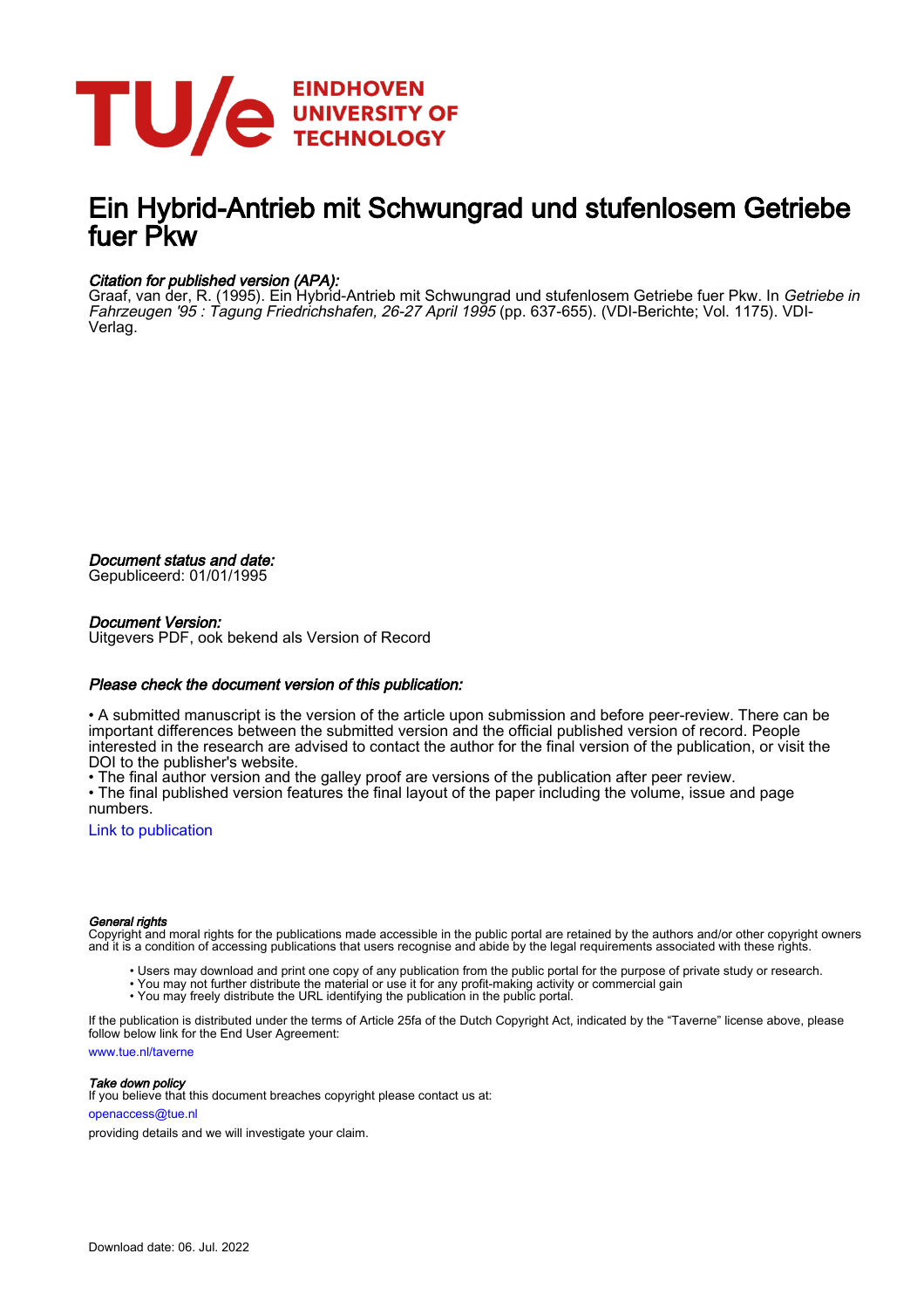Ein Hybrid-Antrieb mit Schwungrad und stufenlosem Getriebe für Pkw

Ir. R. van der Graaf, Eindhoven

### Zusammenfassung:

Ein Hybrid-Antrieb mit Verbrennungsmotor, Glasfaser-Komposit-Schwungrad und stufenlosem mechanischem Getriebe für Frontantrieb in einem Pkw wird beschrieben.

Durch optimale Benützung der Verbrennungsmaschine, regeneratives Bremsen und kurzzeitige Energiespeicherung im Schwungrad werden beträchtliche Einsparungen von Kraftstoffverbrauch und Schadstoffemission bei sehr guten Fahrleistungen erreicht. Zur Realisierung eines weitgespreizten Bereichs des stufenlosen Getriebes wird mittels Umschaltungen dieser Bereich zweimal benützt. Konstruktionsüberlegungen und Konstruktion werden erläutert. Die

Regelphilosophie als auch die hydraulische Betätigung der Komponenten im Antriebsstrang werden beschrieben.

Zum Schluss werden einige Ergebnisse und Erwartungen gegeben.

#### Einführung  $\mathbf{1}$ .

Ein besonderes Merkmal unsrer industriellen Wohlstandsgesellschaft ist die noch immer wachsende Massenmotorisierung im Strassenverkehr. Die steigende Anzahl Kraftfahrzeuge verursacht einen grossen Teil des fossilen Kraftstoffverbrauchs und der Luftverschmutzung in unsren Ländern.

In den letzten Jahrzehnten wird weltweit versucht beides zu verringern und abwechselnd wurde auf eines von beiden der Nachdruck gelegt. In dieser Entwicklung werden immer stärkere Anforderungen an Kraftfahrzeugen gestellt, namentlich auf dem Gebiet der Abgasemissionen. Neben den vielen schon getroffenen motortechnischen und fahrzeugtechnischen Massnahmen um diesen Anforderungen zu entsprechen, können auch andere Antriebskonzepte, wie z.B. Hybrid-Antriebe mit der Möglichkeit Energie in dem Antriebsstrang zu akkumulieren, einen wesentlichen Beitrag leisten.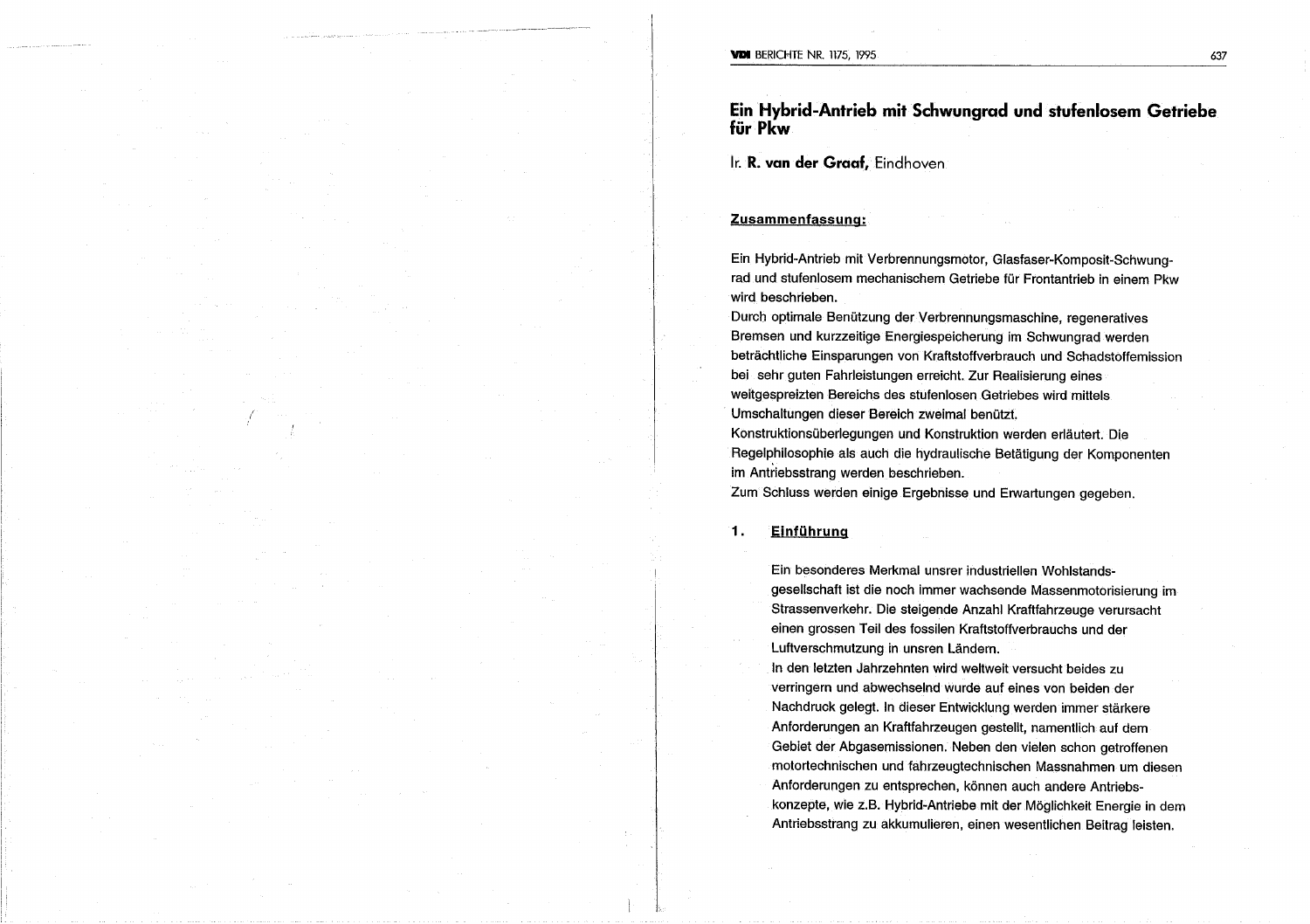**VDI BERICHTE** 

Für einen universal verwendbaren Pkw bietet ein Schwungradspeicher in Kombination mit einem stufenlosen mechanischen Getriebe und einer optimal benutzten Verbrennungskraftmaschine eine aute Perspektive.

#### $2.$ **Zielsetzung**

Vor allem in städtischer Umgebung ist die Luftverunreinigung, verursacht durch den Verkehr, beträchtlich. Gerade unter diesen besonderen Fahrumständen arbeitet ein Verbrennungsmotor mit niedrigem mittleren Wirkungsgrad.

Für beide erwähnten Phänomene liegt die Ursache grösstenteils im Teillastbetrieb der Verbrennungsmaschine, die ausgelegt ist für schnelle Beschleunigung und Höchstgeschwindigkeit. Auch die vielen Lastwechsel im Stadtverkehr tragen zur Erhöhung der Abgasemissionen bei. Darüber hinaus wird durch die vielen Bremsmanöver eine grosse Menge Nutzenergie in Wärme umgewandelt und verschwendet.

In den Niederlanden wird etwa 40% des Kraftstoffes im Verkehr in städtischer Umgebung verbraucht.

Es lohnt sich deshalb im Antriebsstrang von Fahrzeugen spezifische Verbesserungen für die genannten Betriebsverhältnisse vorzunehmen Da die meisten Pkws im Kurz- und Langstreckenverkehr benützt werden, müssen derartige konstruktive Änderungen nicht nur in Stadtautos sondern auch in universal verwendbaren Autos durchgeführt werden können.

Auf Grund dieser Betrachtungen und mit dem Zweck einen wirtschaftlichen und emissionsarmen Antriebsstrang zu entwickeln, werden folgende Ausgangspunkte formuliert:

- die Verbrennungsmaschine soll möglichst viel und möglichst konstant im Bereich des höchsten Wirkungsgrades betrieben werden.
- die Bremsenergie soll zurückgewonnen werden,
- das Fahrzeug soll, sowohl in der Stadt als auch bei  $\bullet$ Überlandfahrt gute Fahrleistungen haben,
- die hinzugefügte Masse soll gering bleiben.

Auch wird eine niedrige Schallproduktion für alle Antriebselemente gefordert.

3. Konzeptwahl und Konzeptbeschreibung

> Unter Berücksichtigung vorgenannter Ausgangspunkte und falls verschiedene, prinzipiell verwendbare Energiespeicher und Energiewandler in Betracht genommen werden, bietet das Schwungrad mit mechanischem stufenlosem Getriebe (CVT, Continuous Variable Transmission) eine ausgezeichnete Lösung [1]. Das Schwungrad eignet sich besonders für kurzzeitliche Energiespeicherung und hohe Leistung (peak-shaving). Eine mechanische Energie-umsetzung, wie sie hier stattfindet, hat wenig Verluste, da sich die Energieart nicht ändert und mechanische Energiewandler gute Wirkungsgrade zeigen. Nachteile die bei Verwendung eines Schwungrades gelöst werden müssen, sind die Sicherheitsprobleme des Schwungrades, die verhältnismässig kleine Spreizung des mechanischen CVTs und, da es sich in diesem Fall um eine Verstellgeschwindigkeit handelt, auch die Regelung des CVTs.

> Die Anwesenheit bewährter mechanischer CVTs in der holländischen Industrie und die wissenschaftliche Herausforderung dieser Aufgabe spielten auch eine Rolle in der Wahl des Konzeptes.

> Wenn ein Schwungrad für Rückgewinnung der Bremsenergie und für Fahrzeugbeschleunigung benützt wird, besteht ein andauernder Austausch kinetischer Energie zwischen Schwungrad und Fahrzeugmasse.

Dies schreibt man , verlustfrei gerechnet, mathematisch:  $1/2$  J<sub>S</sub> $\omega$ <sub>S</sub><sup>2</sup> + 1/2 mFv<sup>2</sup>F = konstant = 1/2 J<sub>S</sub> $\omega$ <sup>2</sup>max.

(Js = Massenträgheitsmoment des Schwungrades,  $\omega_{\rm S}$  = Winkelgeschwindigkeit des Schwungrades.  $mF =$  Fahrzeugmassa, VF = Fahrzeuggeschwindigkeit,  $\omega_{\text{max}}$  = maximale Winkelgeschwindigkeit)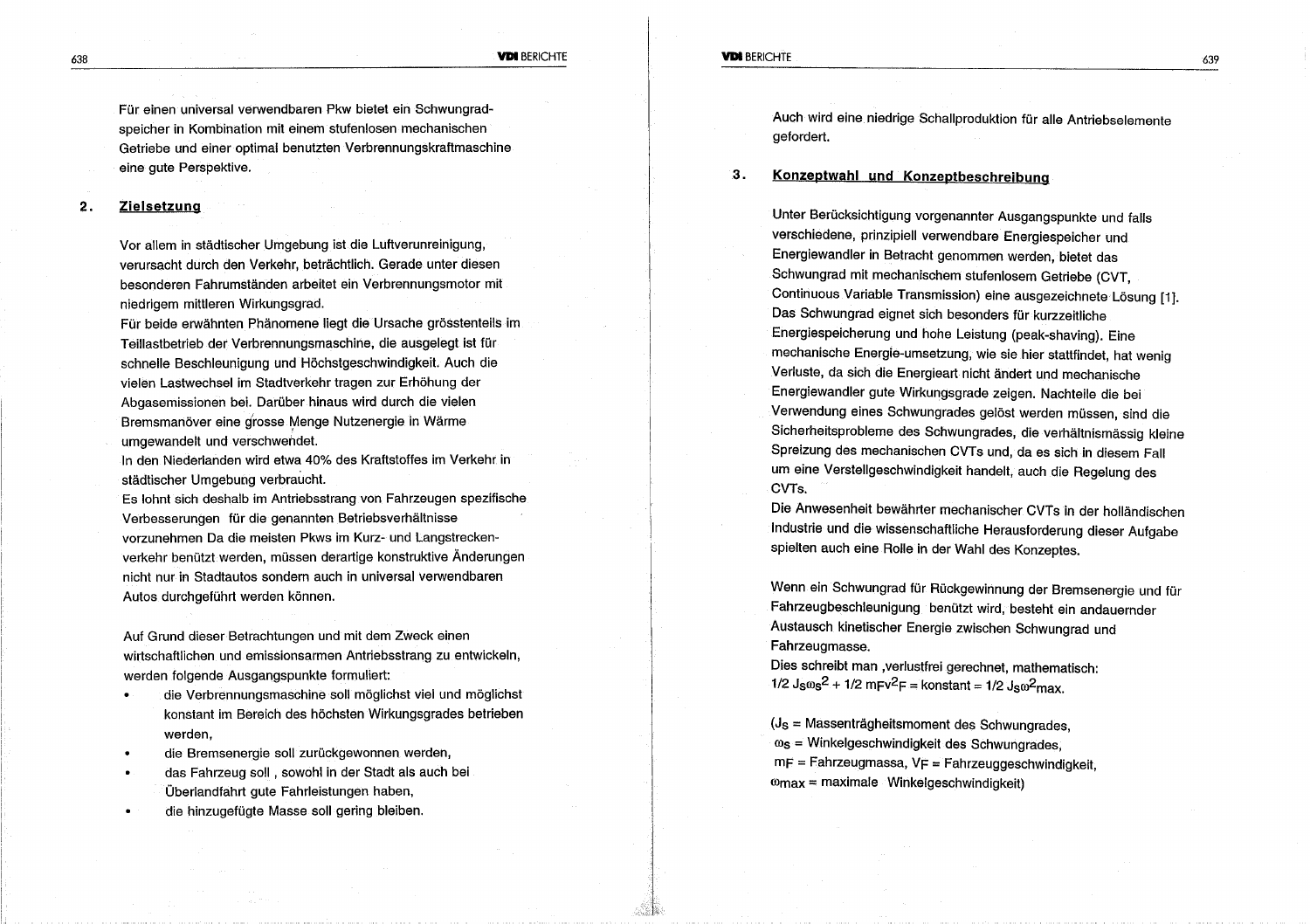**VIDE BERICHTE** 

Die durch Fahrwiderstände und Verluste in den Triebwerkteilen verbrauchte Energie wird vom Motor bereit gestellt.

Im Stadtverkehr ist die mittlere Leistung des Motors sehr niedrig, etwa 7 kW. Auf der Autobahn benötigt man dagegen eine ziemlich hohe Leistung. Die letzte Leistung ist massgebend für die Motorgrösse. Wenn der Motor auch im Stadtverkehr nur mit hohem Nutzungsgrad arbeiten soll, dann muss der Motor unter diesen Umständen ab- und



#### Fahrzeuggeschwindigkeit

### Bild 1: Drehzahlband für das Schwungrad.

Das Schwungrad ist mittels des CVTs mit den Fahrzeugrädern verbunden. Das benützte CVT hat einen Übersetzungsbereich von 5.5. während ein Bereich von ungefähr 20 bis 25 ideal wäre. (12 in Fahrzeuggeschwindigkeit x 2 in Schwungraddrehzahl). Diese Gegebenheiten führen zur Lösung in der der Regelbereich des CVTs zweimal ausgenützt wird, ein sogenanntes i<sup>2</sup>-Getriebe, wie es auch von anderen Autoren vorgeschlagen worden ist [2, 3]. Es folgen also zwei Schaltzustände, ein Niedergeschwindigkeitsbereich und ein Hochgeschwindigkeitsbereich. Unter Verwendung einer Schlupfkupplung zum Anfahren und einer Begrenzung des Schwungradbetriebs auf 120 km/h entsteht ein Antriebskonzept mit Drehzahlen und Geschwindigkeitsbereichen nach Bild 2.

Die Umschaltung vom einen Bereich in den Anderen findet in einem Synchronpunkt statt.



#### Bild 2: Drehzahl und Hybrid-Fahrzustände.

Es gibt viele Möglichkeiten dieses Konzept konstruktiv zu realisieren. Der in der TU Eindhoven realisierten Antrieb ist schematisch dargestellt in Bild 3. Es sind darin fünf Kupplungen vorgesehen (K1 bis K<sub>5</sub>). Damit können mehrere Fahrzustände geschaltet werden:

| $(K_1)$ K <sub>3</sub> , K <sub>5</sub>            | K2, K4                          |
|----------------------------------------------------|---------------------------------|
| (K <sub>1</sub> ,) K <sub>2</sub> , K <sub>4</sub> | K <sub>3</sub> , K <sub>5</sub> |
| K1. K5.                                            | K2, K3, K4                      |
| K <sub>1</sub> , K <sub>4</sub>                    | K2, K3, K5                      |
|                                                    |                                 |

*geschlossen* 

offen



**Bild 3: Funktionelles Schema.**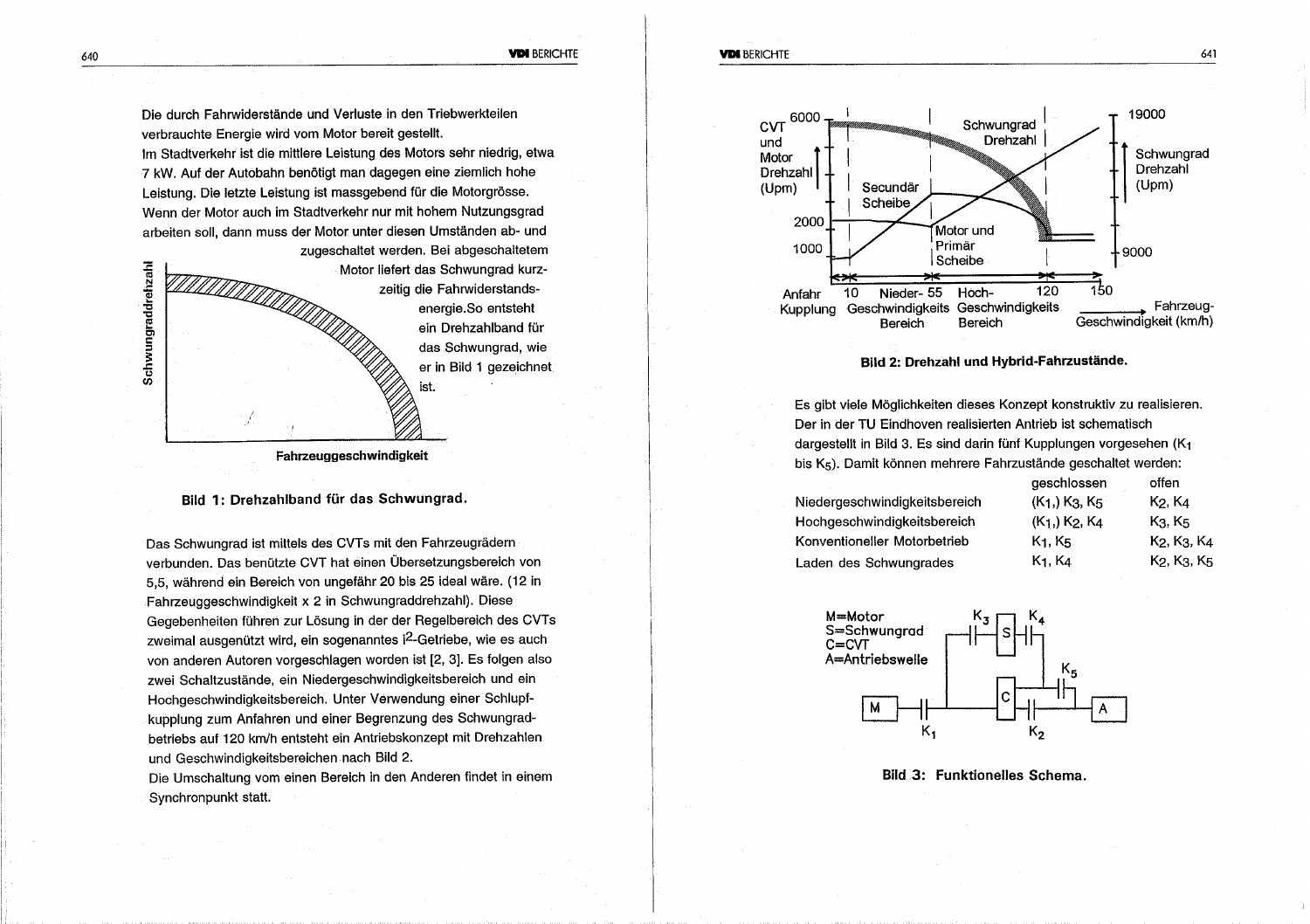In Hybridbetrieb kann die Verbrennungsmaschine mittels Kupplung 1 ab- und zugeschaltet werden. Das Schwungrad kann entweder im Stillstand oder unterwegs bei Bremsmanövern geladen werden. Auch nicht-hybrides Fahren ist möglich, was vor allem Vorteile auf Langstrecken hat. In diesem Fall hat man einen konventionellen Motor-CVT Antrieb ohne Schwungradverluste. Nur die extra Masse muss leider mitgeschleppt werden.

Wichtige Daten des ganzen Antriebsstranges sind:

- Otto-motor mit Kraftstoffeinspritzung, Maximal-Leistung etwa 50 kW bei 5500 Upm.
- $\star$ CVT. Van Doornes Transmissie Typ, Maximal-Drehmoment 125 Nm.
- Lamellenkupplungen mit Sinterbelag
- Schwungrad aus Glasfaserkomposit, Energieinhalt: 0.72 MJ, Maximal Drehzahl 19.000 Upm.

#### Konstruktion des Getriebes 4.

Nachdem zuerst eine Konstruktion für Hinterradantrieb ausgearbeitet worden war [1], wurde danach eine Frontantriebeinheit konstruiert. Bild 4 zeigt den Aufbau skizzenhaft. Die an das Getriebe angebaute Schwungradeinheit und das integrierte Differentialgetriebe sind deutlich zu erkennen. Bild 5 gibt die Ansicht der angefertigten Gehäuse.





Bild 4: Skizze der Antriebseinheit.

Bild 5: Angefertigte Gehäuse für **Schwungrad und Getriebe.** 



Bild 6: Konstruktionsprinzip des Getriebes.

Die konstruktive Auslegung des Innern des Getriebes ist im Prinzip gegeben in Bild 6. Das CVT ist links an der Aussenseite zu erkennen. Auf der Primärwelle des CVTs sind drei Kupplungen angeordnet: K1, K<sub>2</sub>, K<sub>5</sub>, hier bzw K<sub>mp</sub>, K<sub>md</sub> und K<sub>sd</sub> genannt.

Das Schwungrad wird mittels der Kupplungen K<sub>VS</sub> und K<sub>VD</sub> (K4 bzw K3) an die Sekundärwelle oder an die Primärwelle gekoppelt. Ksd ist als Anfahrkupplung ausgeführt. Eine Zwischenwelle dient dazu die Zahnräder auf der Primär- und Sekundärwelle zu verbinden. Diese Konstruktion ermöglicht die zwei beabsichtigten Betriebsarten für Nieder- und Hochgeschwindigkeit, wie diese in Bild 2 vorgeführt sind. Die zu diesen Fahrzuständen gehörenden Energieflüsse durch das Getriebe sind in Bild 7a und 7b veranschaulicht. Der Frontantrieb erfordert eine sehr kompakte Bauweise. Aus diesem Grund sind einige Kupplungen an eine funktionell etwas andere Stelle gekommen. Hierdurch ist es nicht mehr möglich im Hochgeschwindigkeitsbereich den Motor abzukoppeln, was ein kleiner Nachteil ist.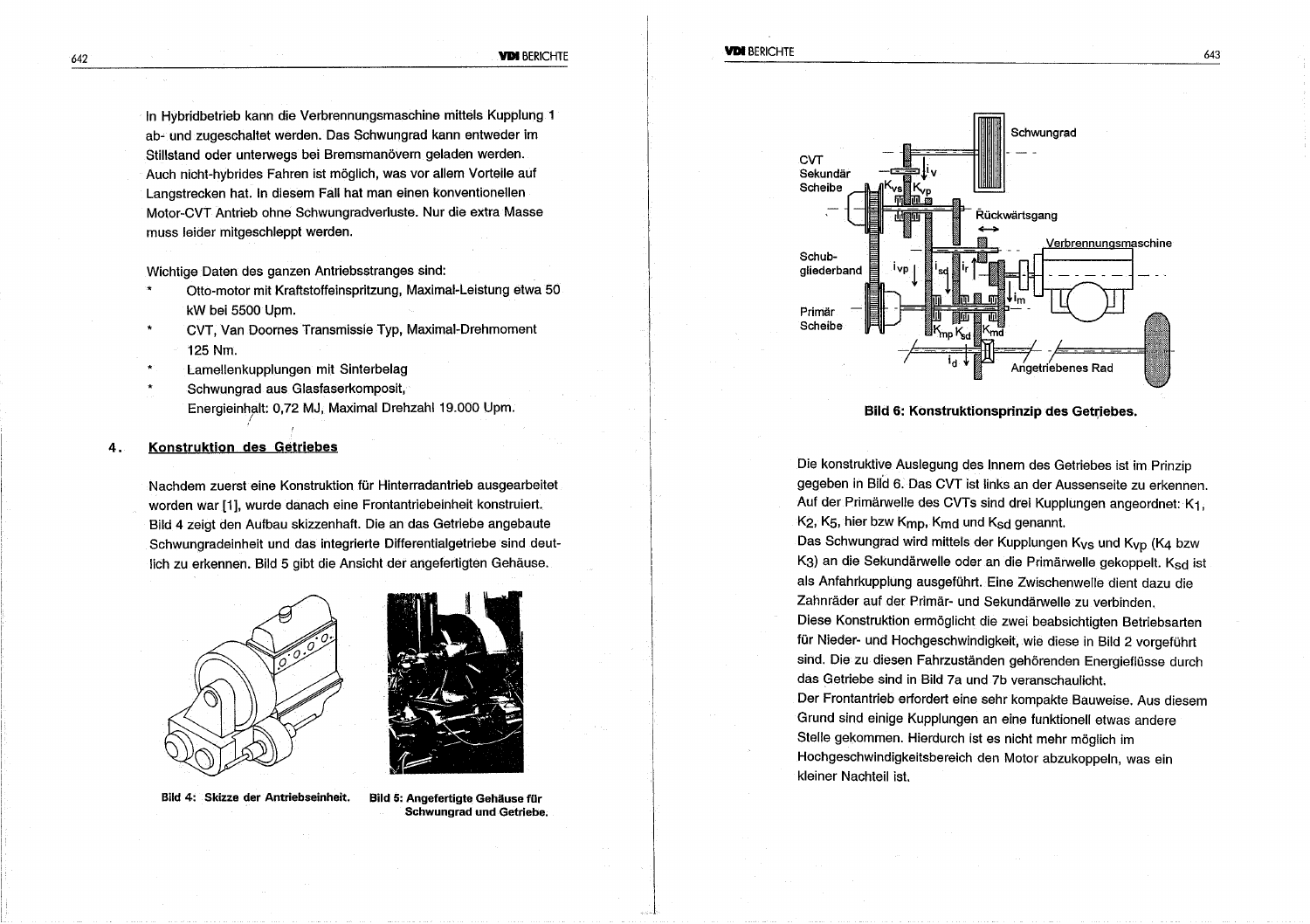

Das CVT ist umschaltbar und es muss in beiden Schaltbositionen in zwei Richtungen das maximale Drehmoment durchleiten können. Deshalb wird das CVT, sowohl mechanisch wie auch hydraulisch und regeltechnisch, völlig symmetrisch gebaut. Wegen der integrierten Bauweise sind auch die Scheibenwellen geändert.

Wie vorher erwähnt ist es im Prinzip möglich im Umschaltpunt synchron zu schalten. Mit der Umschaltung löst und koppelt man zwei grosse Massen: einerseits das Fahrzeug und anderseits das schnelldrehende Schwungrad, das an der CVT-Welle ein grosses reduziertes Massenträgheitsmoment hat. Ein Schaltvorgang benötigt immer ein wenig Zeit und das Drehmoment das vom Schubgliederband übertragen wird geht durch Null. Deshalb fällt das Antriebsmoment kurzzeitig zurück auf das Drehmoment des Motors, der am Anfang der Schaltung mit dem Differentialritzel verbunden wird. Unter Umständen, zum Beispiel an einem Gefälle, kann das Fahrzeug während dieses Schaltvorgangs ein wenig verzögern. Schnelle exakte Synchronisierung der Kupplungshälften ist dann nicht immer gewährleistet. Deshalb werden Lamellenkupplungen bevorzugt. Messungen ergaben, dass ein Drehzahlunterschied von 3% bei 4000 Upm ohne Schwierigkeiten von den speziell entwickelten Schwungradkupplungen mit nur einer Lamelle aufgenommen wird.

Wegen des gewünschten kleinen Bauvolumens sind Sinterbelaglamellen mit ihrer grossen zulässigen Flächenpressung gewählt.

In der Sekundärwelle des CVTs wurde gleich neben dem Hauptlager einen Drehmomentmesser mit Dehnmessstreifen eingebaut. Dieser Messer wurde ausgerüstet mit eigener Stromerregung. Das Ausgangssignal, ein drehmomentabhängiger Freguenz, wird kontaktios auf einen Sensor übertragen. Die Drehmomentmessung dient dazu die Stabilität der CVT-Regelung zu gewährleisten. Das vom Schwungrad gelieferte Drehmoment ist der Verstellgeschwindigkeit des CVTs proportional. Diese Gesetzmässigkeit wird beschrieben mit:



645



Bild 7a: Energiefluss im Niedergeschwindigkeitsbereich.



**Bild 7b: Energiefluss im Hochgeschwindigkeitsbereich.**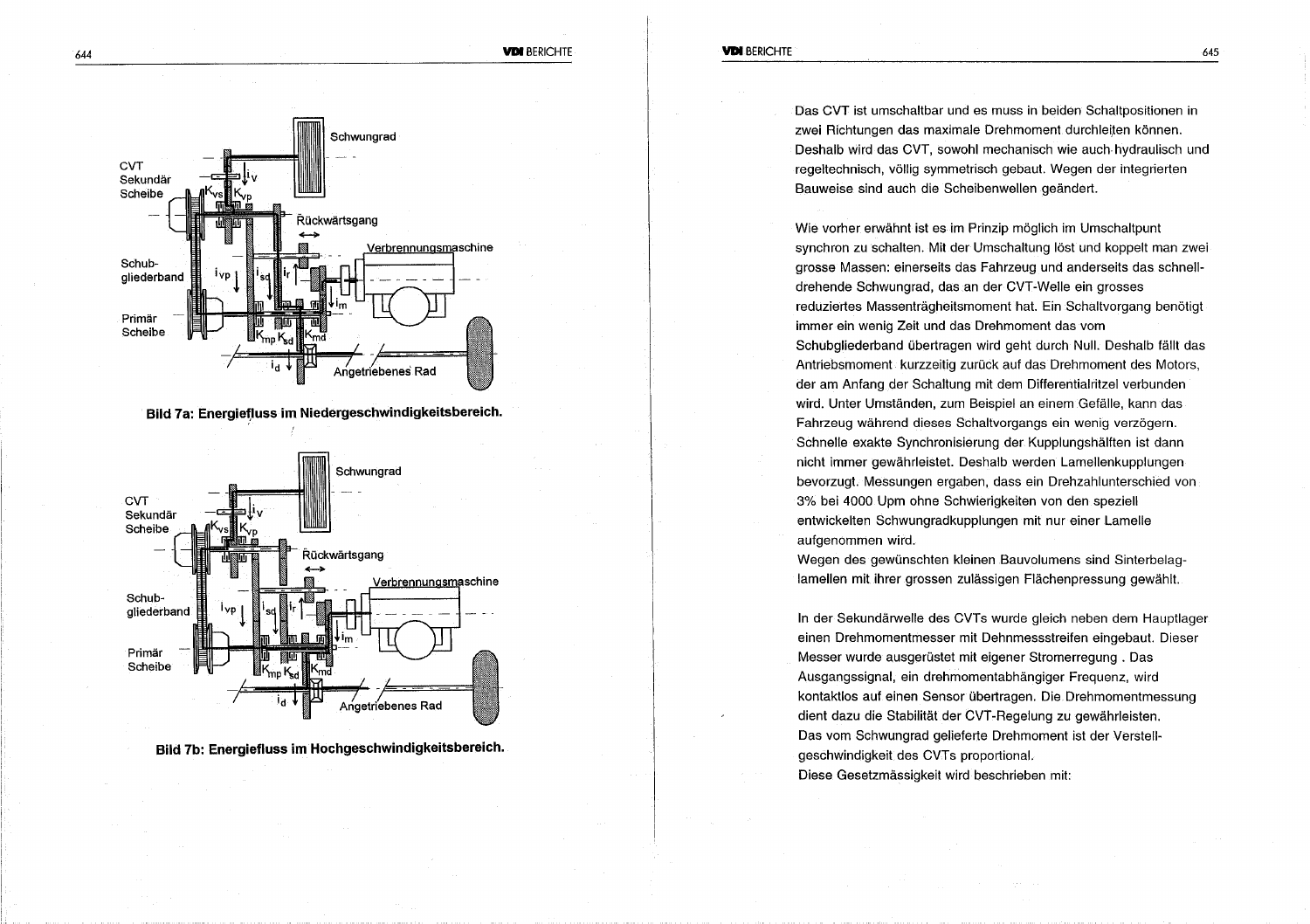- $=$   $i_{\text{CVT}}$ . T $_{\text{CVT}}$  =  $i_{\text{CVT}}$ .  $i_{\text{S}}$ . T $_{\text{S}}$  =  $i_{\text{CVT}}$ .  $i_{\text{S}}$ . J $_{\text{S}}$ .  $\frac{d\omega_{\text{S}}}{dt}$  $=$   $i_{\text{CVT}} \cdot i_{\text{S}} \cdot J_{\text{S}} \cdot \underline{d}$  (is  $\cdot i_{\text{CVT}} \omega_{\text{A}}$ ), also
- $T_A$  =  $i_{CVT}$  :  $i^2s$  J<sub>S</sub> ( $\omega_A$  d<sub>ic VT</sub> +  $i_{CVT}$  dt dt dt

 $T_A$  = Antriebsmoment, T<sub>S</sub> = Schwungraddrehmoment,  $T_{\text{CVT}}$  = Drehmoment am CVT-Eingang,  $i_{\text{CVT}}$  = CVT-Übersetzung, is = Schwungradübersetzung,  $\omega_{\rm S}$  = Schwungraddrehzahl,  $\omega_{\rm A}$  = Antriebswellendrehzahl)

Das letzte Glied zwischen den Klammern ändert sich allmählich, während das erste Glied für die schnellen von der Fahrzeugdynamik geforderten Drehmomentänderungen sorgen muss. Die Übersetzungszahl icyT kann nur mittels schneller Drehzahlmessungen erfasst werden. In der Praxis sind die Drehzahlen von vielen Störungen überlagert. Weil es deshalb sehr schwierig ist genaue Werte für d icyt zu finden, wird bis auf weiteres ein

Drehmomentmesser verwendet. Inzwischen wird die Möglichkeit mit Drehzahlmessungen auszukommen weiter untersucht.

Zum Antrieb des Stromerregers und der externen Ölpumpen (Druckund Schmieröl) ist eine separate Welle vorgesehen. Diese Welle wird über Freiläufe von der Motorwelle oder von der mit dem Schwungrad verbundenen Zwischenwelle, abhängig von welcher am schnellsten dreht, angetrieben. Mit dem Zweck die Reibungsverluste zu erniedrigen wurde das Getriebe mit einem "dry-sump" ausgerüstet. Die Hydraulik für die Anpressung der Kupplungen und der CVT-Scheiben wird von externen elektrisch gesteuerten Ventilen versorgt. Da der Ölbedarf grossen Schwankungen unterliegt und eine kontinuierlich arbeitende Hochdruckpumpe viel Energie verbrauchen würde, ist im Ölkreis ein Druckbehälter vorgesehen. Wenn der Öldruck im Behälter genügend hoch ist, schaltet die Pumpe auf einen sehr niedrigen Lieferdruck.

Das hydraulische Schema ist in Bild 8 dargestellt.



### Bild 8: Hydraulische Betätigung des CVTs und der Lamellenkupplungen.

#### Konstruktion der Schwungradeinheit 5.

Der Energieinhalt des Schwungrades wird bestimmt von der Endgeschwindigkeit die in einem Beschleunigungsvorgang erreicht werden soll. Mit dieser Geschwindigkeit für Stadtautobahnen auf 100 km/h und dem Schwungraddrehzahlabfall auf 50% ergibt sich ein benötigter Energieinhalt von 200 Wh.

Schwungrad und Gehäuse sollen leicht, kompakt, "fail-safe" und billig in der Massenproduktion sein. Ein tangential gewickeltes Glasfaserkompositrad kommt diesen Anforderungen nah.

Weitere Daten des Rades sind: Durchmesser 390 mm. Maximaldrehzahl 19000 Upm, Masse 19 kg.

In Bild 9 ist die Zusammensetzung dargestellt. Darin erkennt man die mittels zwei Spindellagern gelagerte Welle mit links der Schwungradnabe und rechts einem Ritzel. Das Ritzel wird durch Zahnräder mit den Lamellenkupplungen auf der sekundären CVT-Welle verbunden. Das Schwungrad befindet sich in einem aluminium Vakuumgehäuse. Unter allen Umständen, z.B. Überbelastung, Lebensdauerbelastung, Unfälle, muss die Sicherheit für Insassen und Umstehenden gewährleistet sein. Wenn die Materialspannungen zu hoch werden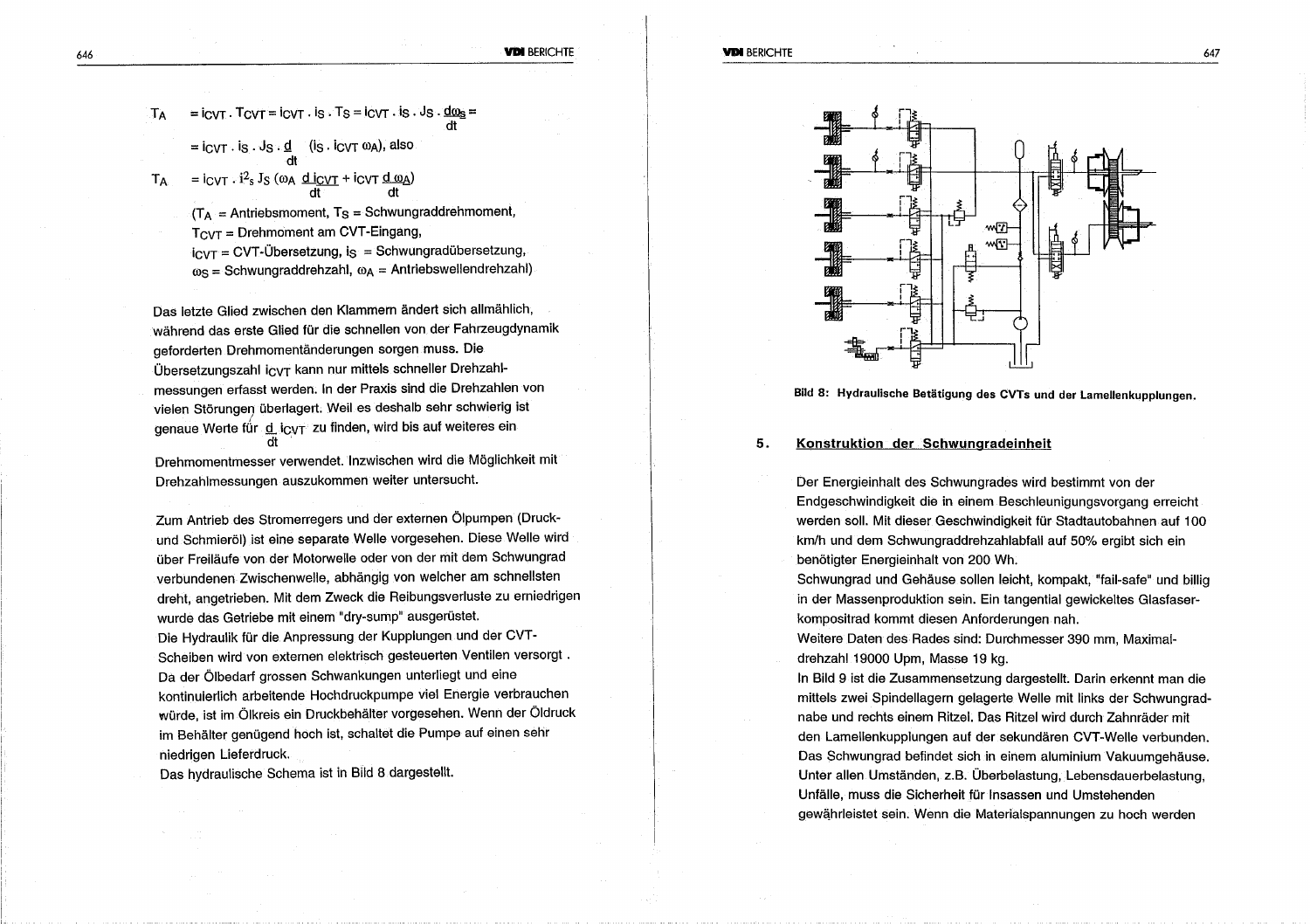#### **VDI BERICHTE**



Bild 9: **Durchschnitt durch** Schwungrad und Gehäuse. entstehen im tangential gewickelten faserverstärkten Kompositrad tangentiale Risse wodurch kreisförmige Teile entstehen können die eine Unwucht verursachen. Beim Anlaufen und Reiben wird Glaswolle geformt. Dieses Versagen erreignet sich also sehr freundlich. Bei einem eventuellen Wellenbruch kann sich das Schwungrad in dem Gehäuse verklemmen. Dagegen ist ein Teflon-verkleideter, stählerner Ring vorgesehen, der im Gehäuse rotieren kann. Dieser Ring kann auch eventuelle Bruchteile zusammenhalten. Darüber hinaus ist das Gehäuse noch genügend stark um diese Funktion zu erfüllen.

Die Reibungsverluste werden dadurch niedrig gehalten, dass ein Vakuum von etwa 5 bis 10 mbar realisiert wird und leicht gespannten Spindellagern mit Fettschmierung verwendet werden. Die an einem früheren Schwungrad gemessenen Verluste sind in den Bildern 10 und 11 eingetragen worden.

#### Regelung und Schaltlogik 6.

Die Regelung dient dazu die Führersignale in ein erwünschtes Drehmoment an den Antriebsrädern zu übersetzen. Dabei müssen Schwungrad, Verbrennungsmotor, Bremsen und Getriebe so betrieben werden, dass die Hauptzwecke, Kraftstoffeinsparung und Emissionsverminderung, erzielt werden, während auch Fahrsicherheit und gutes Fahrverhalten garantiert werden. Dafür wurde ein hierarchisches Regelsystem entwickelt, dass in Bild 12 dargestellt ist. Die Führersignale, von Fahrhebel, Gaspedal und Bremspedal, werden in einem Rechner in den gewünschten Fahrbereich und das erforderliche Antriebsmoment umgesetzt . Dann wird auf Grund der Messdaten aus dem Antrieb entschieden auf







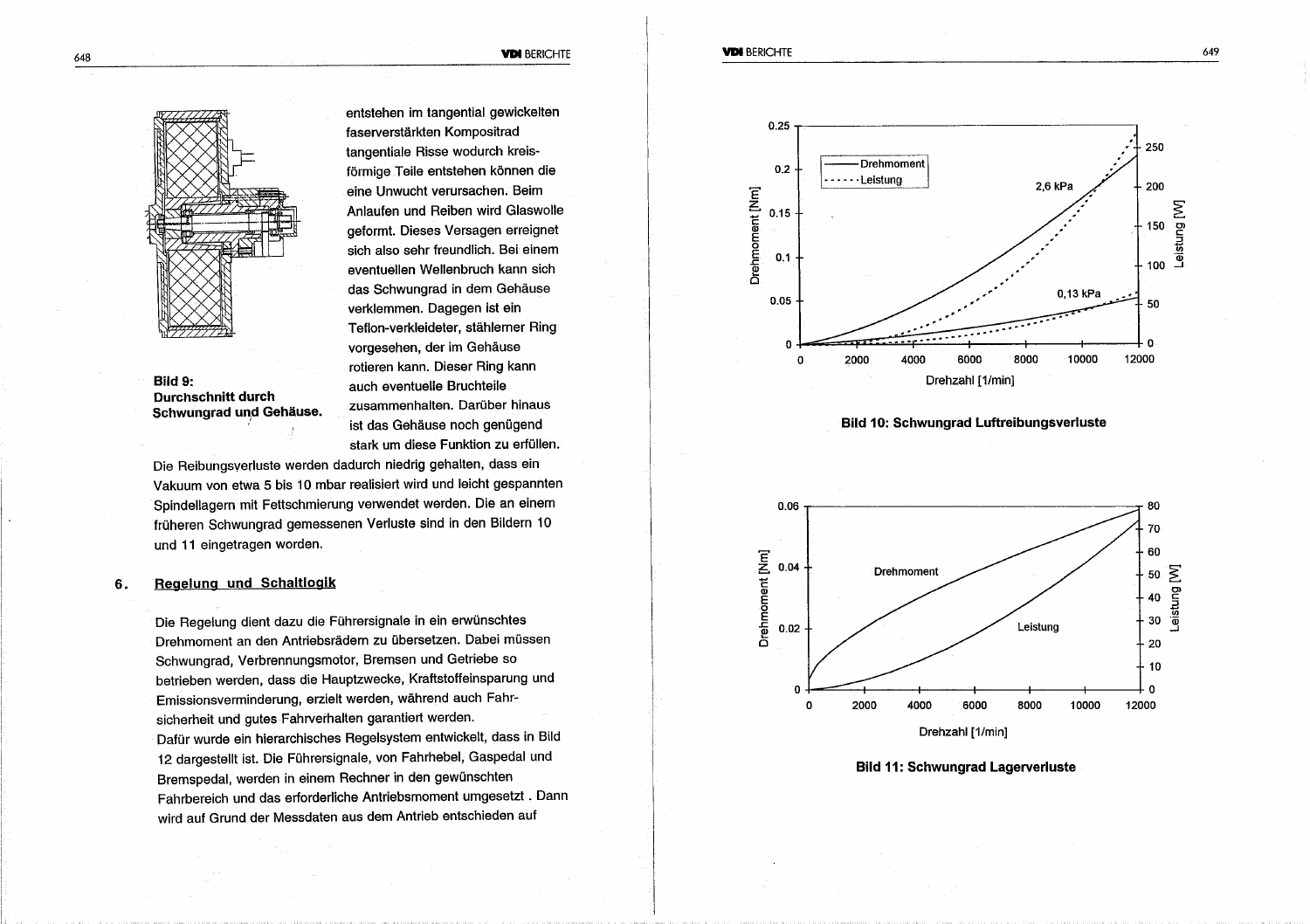welcher Weise die betroffene Leistung geliefert werden soll, entweder von der Verbrennungsmaschine oder vom Schwungrad. Das Schwungrad soll hierbei in dem in Bild 2 angegebenen Drehzahlband bleiben.

Zum Schluss werden die Komponenten Motor, CVT und Kupplungen angesteuert.

In den drei möglichen Fahrbereichen, Hochgeschwindigkeit, Niedergeschwindigkeit und konventionellen Motor-CVT-Betrieb, werden neun Fahrzustände unterschieden, wie sie in Bild 13 zu erkennen sind. Daneben gibt es noch vier Zustände: Neutral, Laden des Schwungrades in Stillstand, Rückwärts und Sicherheit. Der Letzte bietet bei Schwierigkeiten einen Ausweg. Diese Zustände sind alle in die Software eingetragen worden. Nur die gezeichneten Übergänge sind möglich und diese werden mittels des Schaltens der Kupplungen realisiert. Es ist noch nennenswert, dass im konventionellen Motor-CVT-Betrieb bei hoher Geschwindigkeit der Motor direkt, in einem "Over-drive", an die Ritzelwelle des Differentials gekoppelt werden kann.



Bild 13: Fahrzustände und Umschaltungen





**Bild 12: Hierarchisches Regelsystem**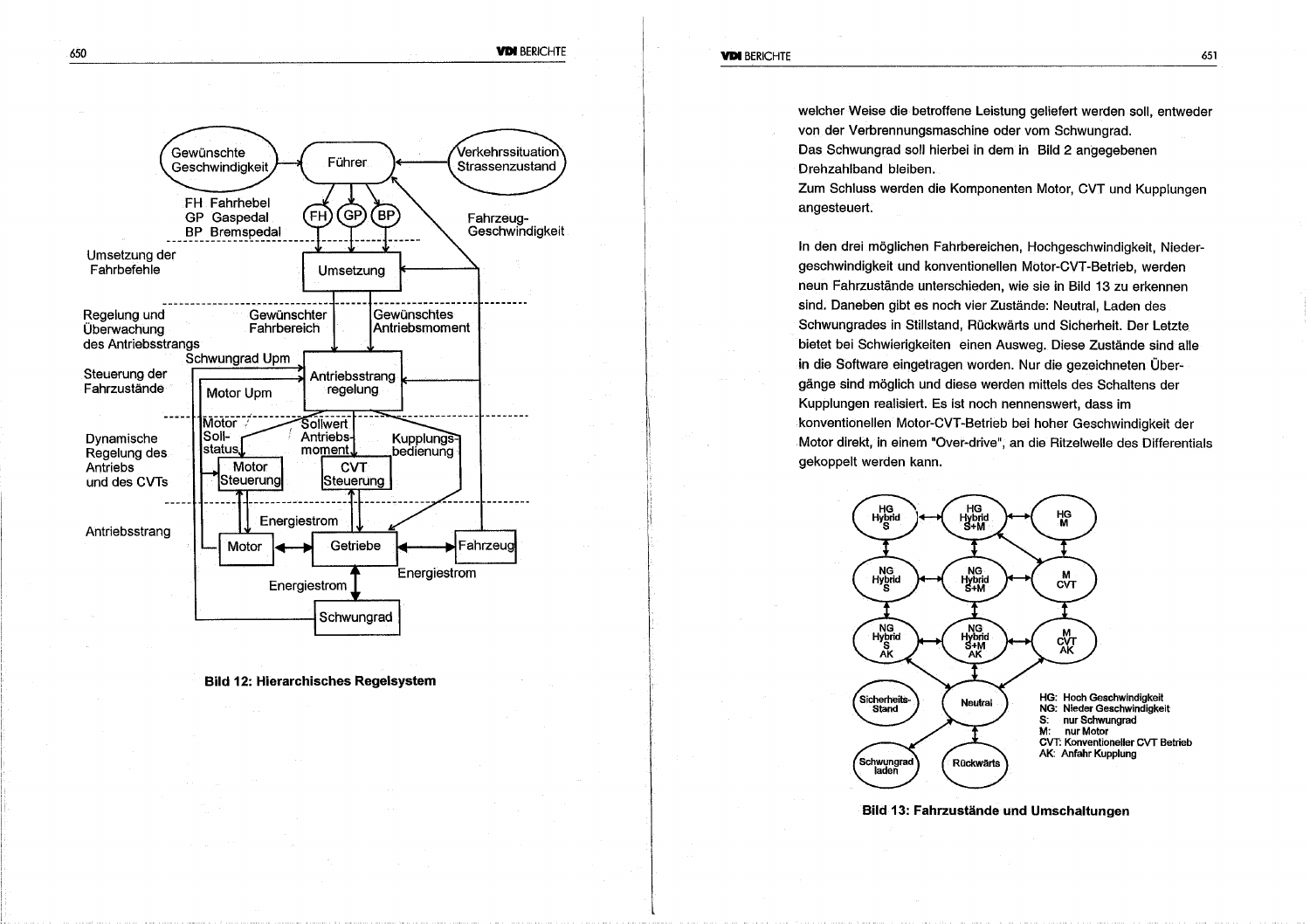#### **VDI BERICHTE**

Die interne CVT-Regelung die die Änderung des Übersetzungsverhältnisses (di) regelt, bildet das Herz des ganzen Regelsystems. rit

Dieser Regler arbeitet in einem Innenkreis der gesamten Regelung. Sie muss dafür sorgen, dass das erforderte Drehmoment schnell aufgebaut wird ohne den Antriebsstrang in seiner niedrigsten Eigenfrequenz anzuregen. Diese Eigenfrequenz ist wegen des grossen Massenträgheitsmoments des Schwungrades (i<sup>2</sup>s. Js), das dem Antriebsstrang hinzugefügt wurde, auf etwa 3 Hz gesunken. Dieser Regelung werden hohe Anforderungen gestellt. Über die Lösung dieses nichtlinearen Regelproblems wurde von E. Spilker [4] berichtet.

Die Regelung benötigt mehrere Signale aus dem Getriebe, wie Drehzahle der CVT-Scheiben, der Antriebswelle, des Schwungrads und des Motors, Drosselklappenstellung und im Moment noch Drehmoment des CVTs.

#### **Ergebnisse und Erwartungen** 7.

Die Kraftstoffverbrauchsreduzierung wurde mittels Simulationsberechnungen erfasst. Dazu wurde ein Fahrzeug mit einer Masse von 1300 kg, und 47 kW Leistung mit 5-Gang Getriebe und Kraftstoffabschaltung im Leerlauf verglichen mit demselben Fahrzeug mit dem hier erläuterten Hybrid-Antrieb. Die wichtigsten Einflussfaktoren auf den Verbrauch sind die Schwungradverluste und die Wirkungsgrad des CVTs. Die Erste schwankt mit der Drehzahl und die Letzte hauptsächlich mit der Belastung. Die Resultate für den ECE R15 Europa Zyklus und für den wesentlich schelleren Amerikanischen SAE Metropolitan Zyklus werden in Bild 14 gezeigt. Hieraus geht hervor, dass mit vernünftigem Konstruieren eine Verbesserung von 15 bis 20% zu erreichen ist.

Die erhöhte Fahrleistung im Hybrid-Bereich wird in Bild 15 vorgeführt. Im Gebiet von 50 bis 100 km/h ist die Beschleunigung des Hybrid-Fahrzeugs deutlich bemerkbar. Im unteren Teil wird die Beschleunigung durch das CVT-Drehmoment begrenzt. Die Reduzierung der Schadstoffemissionen sind schwerer einzuschätzen. Immerhin wird die CO<sub>2</sub> Produktion dem Verbrauch



Bild 14: Kraftstoffeinsparungen



Bild 15: Beschleunigungsvorgang.

652